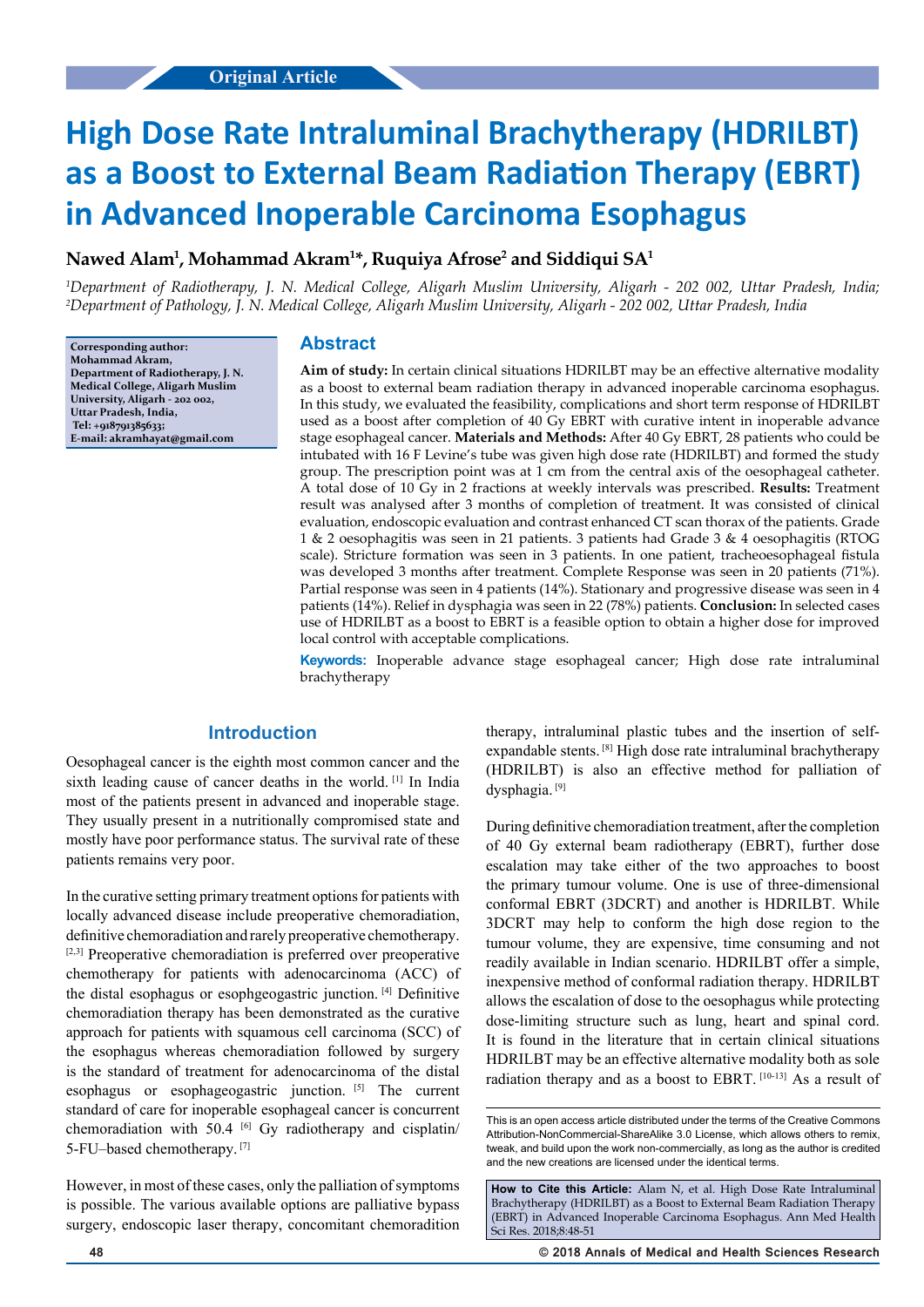its many advantages such as dose conformity, short treatment duration, and out-patient treatment, HDRILBT could be a feasible option for dose escalation to improve the survival. [14-16]

In this study, we have evaluated the feasibility, complications and short term response of HDRILBT employed as a boost after completion of 40 Gy EBRT with curative intent in inoperable advanced stage esophageal cancer.

## **Methods and Patients**

Patients having histologically proven SCC or ACC of the thoracic esophagus with stage 2 & 3 disease (advanced stage) were included. 52 patients with inoperable carcinoma esophagus were selected for chemoradiation treatment between January 2012 and September 2013 at our centre. They were inoperable due to local extension, old age or concomitant disease. Exclusion criteria included cervical esophageal cancers, extension of tumor to gastroesophageal junction, involvement of supraclavicular or more distant lymph node groups, and invasion of the tracheobronchial tree.

They were treated by chemoradiation as a primary treatment of modality. Patient's characteristics are shown in Table 1. The study was approved by local Research and Ethical Committee. Study was explained and written consent was taken from individual patient before the execution of treatment.

| Table 1: Patient characteristics. |                |           |  |
|-----------------------------------|----------------|-----------|--|
| Age (years)                       | Mean           | 58.8      |  |
|                                   | Range          | $40 - 75$ |  |
| Sex                               | Male           | 18        |  |
|                                   | Female         | 10        |  |
| Site                              | Upper third    | 6         |  |
|                                   | Middle third   | 13        |  |
|                                   | Lower third    | 6         |  |
|                                   | Upper & Middle | 1         |  |
|                                   | Middle & lower | 2         |  |
| Histology                         | <b>SCC</b>     | 22        |  |
|                                   | Adenocarcinoma | 6         |  |
| Stage                             | Ш              | 11        |  |
|                                   | Ш              | 17        |  |

#### **Initial treatment**

These patients were given EBRT with the dose of 40 Gy/22 fractions by anteroposterior field with Co60 teletherapy machine. A fraction of 200cGy was given daily, five days per week. Patients were started on EBRT with a treatment volume covering the primary tumour with generous proximal and distal margins (5 cm margins above and below the tumour and mediastinal lymph nodes). Both portals were treated daily with patient in the supine position. Concurrent chemotherapy was given with Cisplatinum 75 mg/m<sup>2</sup> Day 1 and 5-FU 750 mg/m<sup>2</sup> Days 1-4 during weeks 1 and 4 of EBRT. Patients were weekly followed for acute toxicities of chemoradiation and were managed accordingly. After EBRT completion patients were evaluated for treatment response. Surgical opinion was taken for middle and lower 1/3 oesophageal disease. Patients who were still inoperable but well responded to radiotherapy were selected and planned for further radiation treatment.

#### **Study design**

After a total dose of 40 Gy with EBRT, further dose escalation was done by using HDRILBT. 28 patients in which intubation in esophagus with 16 F Levine's tube was feasible were selected for the delivery of HDRILBT.

2 patients in which intubation was not possible, were excluded from the final evaluation. In these patients dose escalation was done employing 3DCRT with three-field arrangement consisting of an anterior field and two posterior oblique fields to minimize the dose to spinal cord. A total dose of 50 Gy by EBRT was given in these patients.

#### **HDRILBT**

The prescription point was at 1 cm from the central axis of the oesophageal catheter. A total dose of 10 Gy in 2 fractions at weekly intervals was prescribed. The tumour length is determined using available information from the barium oesophagogram, computed tomography scans and endoscopy. The treatment length usually includes the entire tumour length at presentation with a margin of 2 cm on either side.

A graduated nasogastric tube was inserted to position the distal end of the tube at the distal end of the planned treatment length. During intubation local anaesthesia was produced by using Xylocaine spray. After verification that the tube is in the oesophagus and not in the airway, a dummy source was placed in the nasogastric tube and pushed up to its distal end. Radiographs were taken to verify the location of the nasogastric tube and check that its distal end is appropriately positioned to treat the desired segment of the oesophagus.

Computerized treatment planning was used to calculate the dwell time of the source at various positions along the oesophagus. The treatment time was calculated to deliver the prescribed dose at a uniform distance from the source. The tube in the patient was then connected to the remote afterloader and the HDRILBT was delivered using a remote afterloading unit with an Ir-192 source. These patients were evaluated for feasibility, complications and short term treatment response.

#### **Results**

In this study the mean age of the patients was 59 year. Male to female ratio was 2:1. Middle one third of the oesophagus was the commonest site and SCC was the commonest histopathology (78%). Treatment results were analysed after 3 months of completion of treatment. Response evaluation was done using clinical examination, endoscopic examinationn and contrast enhanced CT scan thorax of the patients.

Complications of the treatment are described in Table 2. After treatment completion grades 1 and 2 esophagitis was seen in 21 patients. 3 patients had Grades 3 and 4 esophagitis (RTOG scale). Stricture formation was seen in 3 patients. In one patient, tracheoesophageal fistula was developed after the 3 months of treatment.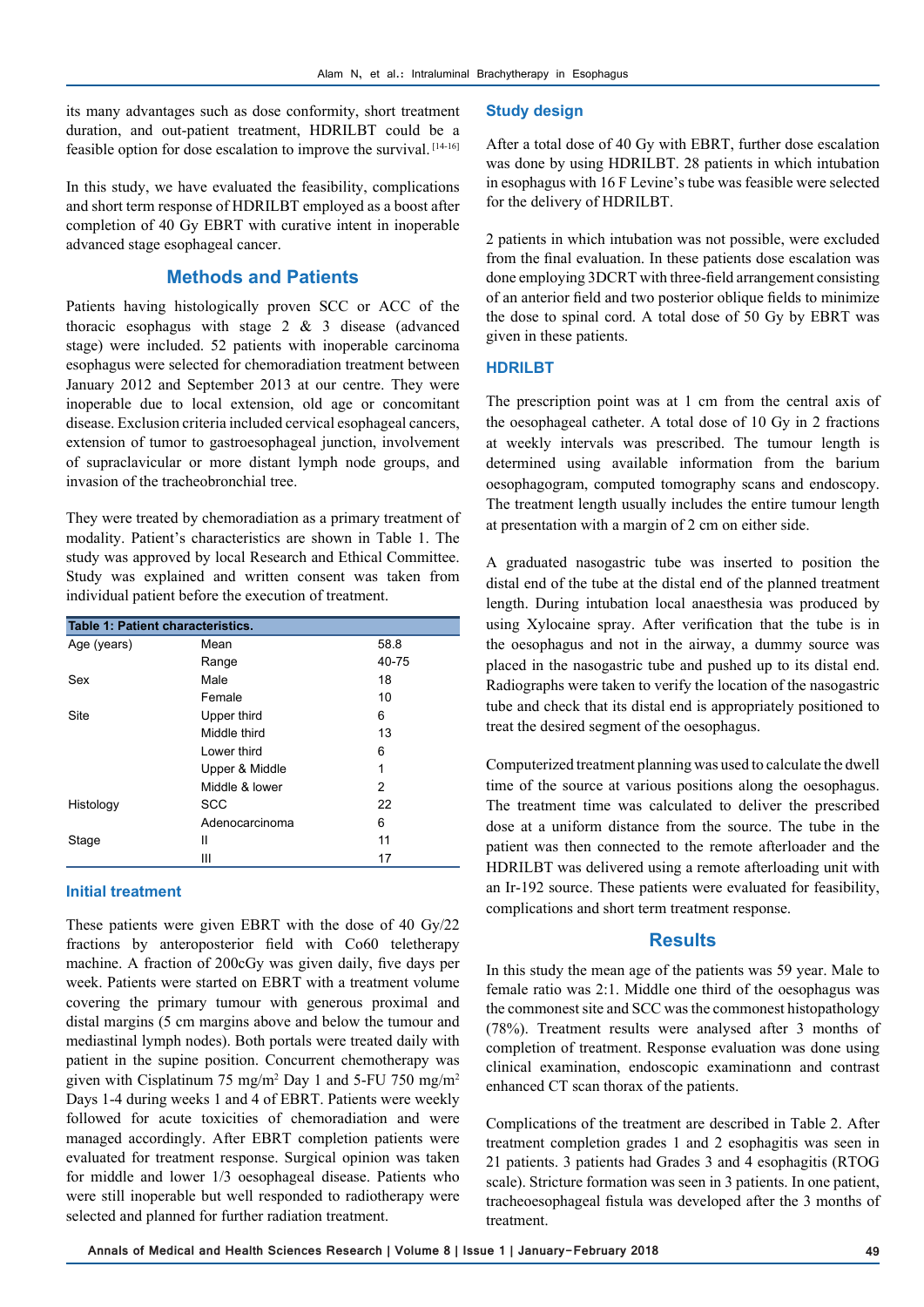| Table 2: Complications of treatment. |                  |  |  |
|--------------------------------------|------------------|--|--|
| <b>Complications</b>                 | No. of cases (%) |  |  |
| Oesophagitis Grade 1&2               | 21 (75)          |  |  |
| Oesophagitis Grade 3&4               | 3(14)            |  |  |
| Stricture                            | 3(14)            |  |  |
| Fistula                              | 1(3)             |  |  |

Response to treatment is described in Table 3. The Complete Response (CR), defined as no tumour seen on oesophagoscopy, was seen in 20 patients (71%). Partial response (PR) which is defined as <50% decrease in tumour growth on esophagoscopy, was seen in 4 patients (14%). Stationary and progressive disease was present in 4 patients (14%). Relief in dysphagia was present in 22 (78%) patients.

| Table 3: Results of radical treatment in terms of response. |          |  |  |
|-------------------------------------------------------------|----------|--|--|
| Results of radical treatment (N=28)                         |          |  |  |
| Complete response                                           | 20 (71%) |  |  |
| Partial response                                            | 4 (14%)  |  |  |
| No change or progression of disease                         | 4 (14%)  |  |  |

## **Discussion**

The current standard of care for inoperable esophageal cancer is concurrent chemoradiation with 50.4 Gy radiotherapy and cisplatin/ 5-FU–based chemotherapy. Further dose escalation to improve the outcome is limited critical surrounding structures. HDRILBT offers a simple, inexpensive method of conformal radiation therapy in this context of dose escalation with minimum morbidity. HDRILBT allows the escalation of dose to the oesophagus while protecting dose-limiting structure which is not possible even with the most conformal method of EBRT.

In the definitive chemoradiation treatment of carcinoma oesophagus, role of brachytherapy remains unclear and investigational. Most of the studies are single centre experiences and done in palliative setting to relieve dysphagia.

According to the American brachytherapy society (ABS) guidelines [17] HDRILBT may be given in unifocal, localised SCC or ACC of thoracic esophagus,  $\leq 10$  cm in length. Cervical oesophagus location, tracheal or bronchial involvement and stenosis that cannot be bypassed are the contraindications for HDRILBT. HDRILBT in the palliative setting may be given in thoracic esophagus carcinoma with distant metastases, unresectable local disease progression and/or recurrence after definitive radiation treatment.

The esophageal brachytherapy applicator should have an external diameter of 6-10 mm. If 5FU-based chemotherapy and 45-50-Gy external beam are used, recommended dose of HDRILBT is 10 Gy in two weekly fractions of 5 Gy each. Dose should be prescribed at 1 cm from the midsource or mid-dwell position. Brachytherapy should follow and should not be given concurrently with chemotherapy. In palliative setting, 30 Gy EBRT followed by 10-14 Gy HDRILBT in one or two fractions is the recommendation of ABS. [17]

The use of HDRILBT with EBRT has been reported in a very few studies. [18-20] Hishikawa et al. reported a higher local control

rate, 62% versus 20%, and higher two-year survival in stages 1 and 2, 44% versus 9%, when ILBT was added to EBRT as compared to EBRT alone. [15] There are two randomized trials supporting the use of HDRILBT as an adjunct to EBRT in cases treated with curative intent. From china, Wei-bo Yin [12] reported a statistically significant improvement in survival in 100 patients treated with 50Gy EBRT followed by 19-26Gy HDRILBT in 3-4 fractions (78% at one year) when compared to 100 patients treated with 70Gy EBRT alone (56% at one year, P<0.01). Sur et al. reported similar results from India in a smaller group of patients. [18] In our study Complete Response rate was 71% and Partial response rate was 14%. Stationary and progressive disease was seen in 4 patients (14%).

Various single centre experiences [21-25] of HDRILBT in palliative setting suggested that HDRILBT is a safe and feasible option in selected patients for the control of dysphagia. These studies reported dysphagia control in 50-80% of patients with acceptable toxicities. Homs et al. in their study compared HDRILBT with stent placement and concluded that singledose HDRILBT gave better long-term relief of dysphagia and associated with fewer complications. [9] In our study percentage reduction of dysphagia was 78%.

RTOG 92-07 trial was a multiinstitutional prospective study, designed to determine the feasibility and toxicity of chemotherapy, EBRT and oesophageal brachytherapy with curative intent in ACC or SCC of the oesophagus. In this trial although swallowing function after EBRT and concurrent chemotherapy is satisfactory in most surviving patients (92%), incidence of fistulas was higher (12% within 7 month). Authors suggested cautious use of brachytherapy particularly when used in conjunction with chemotherapy. [26,27]

Esophagitis, stricture formation ulceration and fistula formation are the possible complications with HDRILBT. [19] Considerable variations are seen in complication rate reported in the previous studies because of variability in dosing schedules, fraction size and applicator size in these studies. [20] The most common complication reported with oesophageal radiation therapy is an esophageal stricture. This may occur in 17-43% of patients.  $[28]$  In our study grade  $1&&2$  oesophagitis was seen in 21 (75%) patients. 3 patients had Grade 3  $\&$  4 oesophagitis (14%). Stricture formation was seen in 3 patients (14%). In one patient, tracheoesophageal fistula was developed 3 months after treatment. We have found a lower complication rates as compared to other studies. The treatment was very well tolerated, with only one patient developing fistula following treatment. This shows the feasibility and better outcome of our HDRILBT dose fractionation schedule.

Patient's compliance was found to be a limitation in delivering HDRILBT as excessive gag reflex during intubation was very cumbersome in some patients.

# **Conclusion**

This study did not aim to compare the HDRILBT with 3D conformal EBRT but result of this study show that in selected